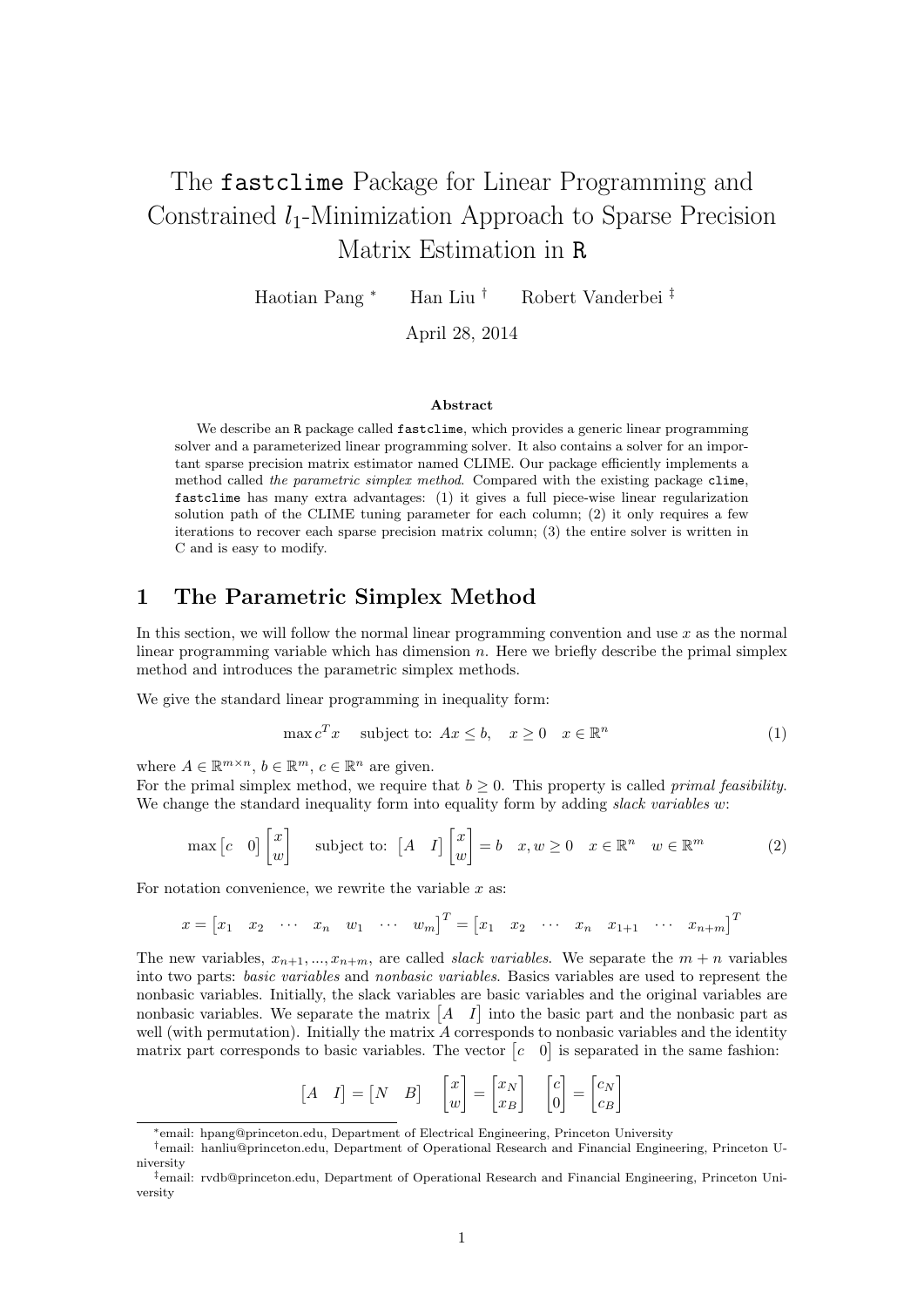Now the constraints of (2) will become:  $Nx_N+Bx_B=b$ . We denote the objective  $c^Tx$  as  $\zeta$ , then we have:

$$
x_B = B^{-1}b - B^{-1}Nx_N
$$
  
\n
$$
= x_B^* - B^{-1}Nx_N
$$
  
\n
$$
\zeta = c_x^T x_B + c_N^T x_N
$$
  
\n
$$
= c_B^T B^{-1}b - B^{-1}Nx_N + c_N^T x_N
$$
  
\n
$$
= c_B^T B^{-1}b - ((B^{-1}N)^T c_B - c_N)^T x_N
$$
  
\n
$$
= \zeta^* - (z_N^*)^T x_N
$$
  
\n(4)

with  $\zeta^* = c_B^T B^{-1} b$ ,  $x_B^* = B^{-1} b$  and  $z_N^* = (B^{-1} N)^T c_B - c_N$ .

We call equations  $(3)$  and  $(4)$  the *primal dictionary* associated with the current basis  $B$ . Primal feasibility requires that  $x_B \geq 0$ , which is initially guaranteed by  $b \geq 0$ . We read off the specific values of  $x_B$  and  $\zeta$  by setting  $x_N$  to be zero. For next iteration, we swap one variable from the basics part and one variable from the nonbasic part, and then we write down the dictionary and read off the values such that the objective value is always increasing.

The dual of the problem (1) is:

$$
\min b^T y \quad \text{subject to: } A^T y \ge c, \quad y \ge 0 \quad y \in \mathbb{R}^m \tag{5}
$$

As with the primal problem, We form by introducing slack variables here as well:

$$
\min b^T y \quad \text{subject to: } A^T y - z = c, \quad y, z \ge 0 \quad y \in \mathbb{R}^m \quad z \in \mathbb{R}^n \tag{6}
$$

The dual variables are given by:

$$
z = [z_1 \quad z_2 \quad \cdots \quad z_n \quad y_1 \quad \cdots \quad y_m]^T = [z_1 \quad z_2 \quad \cdots \quad z_n \quad z_{n+1} \quad \cdots \quad z_{n+m}]^T
$$

Similar to  $(3)$  and  $(4)$ , the corresponding *dual dictionary* is given by:

$$
z_N = (B^{-1}N)^T c_B - c_N + (B^{-1}N)^T z_B = z_N^* + (B^{-1}N)^T z_B \tag{7}
$$

$$
-\xi = -c_B^T B^{-1} b + (B^{-1} b)^T z_B = -\zeta^* - (x_B^*)^T z_B \tag{8}
$$

where  $\xi$  denotes the objective function in the dual form.

For each dictionary, we set  $x_N$  and  $z_B$  to 0 (complementarity) and read off the solutions to  $x_B$ and  $z_N$  according to (3) and (7). Next, we update the dictionary by removing one basic index and replacing it with a nonbasic index, then we get an updated dictionary. The simplex method produces a sequence of steps to *adjacent* bases such that the value of the objective function is always increasing at each step. Primal feasibility requires that  $x_B \geq 0$ , so while we update the dictionary, primal feasibility must always be satisfied. This process will stop when  $z_N \geq 0$  (dual feasibility), and this is the optimality condition since it satisfies primal feasibility, dual feasibility and complementarity.

Now we introduce the parametric simplex method [Vanderbei, 2008]. Generally speaking, we cannot make the initial primal feasible assumption  $(b \ge 0)$ . The method we use here is to add some nonnegative perturbation times a positive parameter  $\lambda$  to both objective function ( $\bar{c}$ ) and the right hind side of the primal problem  $(\overline{b})$ . Now (1) becomes:

$$
\max(c + \lambda \overline{c})^T x \quad \text{subject to: } Ax \le b + \lambda \overline{b}, \quad x \ge 0 \quad x \in \mathbb{R}^n
$$
 (9)

The dictionary of equations (3), (4), (7) and (8) will become:

$$
x_B = (x_B^* + \lambda \overline{x}_B) - B^{-1} N x_N \tag{10}
$$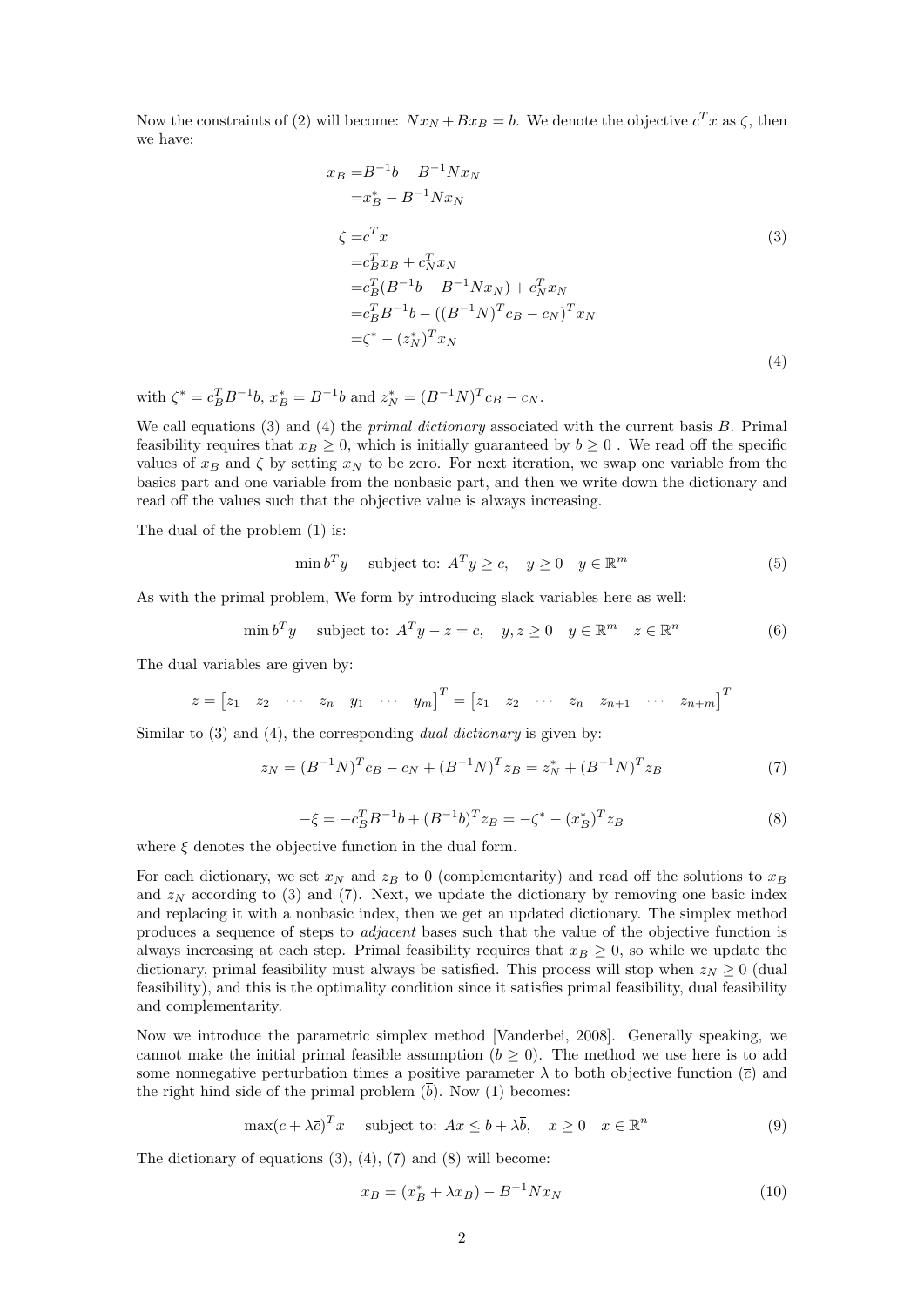$$
\zeta = \zeta^* - (z_N^* + \lambda \overline{z}_N)^T x_N \tag{11}
$$

$$
z_N = (z_N^* + \lambda \overline{z}_N) + (B^{-1}N)^T z_B \tag{12}
$$

$$
-\xi = -\zeta^* - (x_B^* + \lambda \overline{x}_B)^T z_B \tag{13}
$$

with  $\overline{x}_B = B^{-1} \overline{b}$  and  $\overline{z}_N = (B^{-1}N)^T \overline{c}_B - \overline{c}_N$ .

we choose  $\bar{b}$  and  $\bar{c}$ , so that when  $\lambda$  is large, the dictionary will be both primal and dual feasible  $(x_B^* + \lambda \overline{x}_B \ge 0$  and  $z_N^* + \lambda \overline{z}_N \ge 0)$ . At this point, we start to decrease  $\lambda$ . The smallest value of  $\lambda$  is given by

$$
\lambda^* = \min\{\lambda : z_N^* + \lambda \overline{z}_N \ge 0 \text{ and } x_B^* + \lambda \overline{x}_B \ge 0\}
$$
 (14)

We interchange one basic variable and one nonbasic variable and update the dictionary in a way so that the value of  $\lambda$  will be decreased. Eventually the value of  $\lambda$  will be decreased to zero which corresponds to the original problem. For each update, we need to make sure that the primal and dual feasibility is satisfied. The detail of one iteration of the parametric simplex method can be found in page 119-121 of [Vanderbei, 2008]. This algorithm must stop in finite time because: (1) the value of  $\lambda$  is decreasing for each iteration; (2) the optimal value corresponding to  $\lambda$  is 0 (3) there are finitely many bases and it indicates that there are only finitely many steps (unless it cycles). The linear programming solver based on the algorithm described above is contained in our package.

In section 2, we will introduce CLIME and apply the parametric simplex method to CLIME. In section 3, we will introduce the design of our software and provide some examples. In section 4, we will show numerical benchmarks and comparisons with other implementations.

### 2 CLIME

In this section, CLIME will be discussed and the normal statistical notation will be used. Estimating the covariance matrix and its inverse is an important and widely discussed problem in statistics. Let  $X = (X_1, ..., X_d)^T$  be a d-variate random vector with Gaussian distribution  $N(\mu, \Sigma)$ . Let  $\mathbf{x}_1,\ldots,\mathbf{x}_n\in\mathbb{R}^d$  be n observations of a d-dimensional random vector  $\mathbf{X}=(X_1,\ldots,X_d)^T$ . We denote the covariance matrix  $\Sigma = \mathbb{E} \mathbf{X} \mathbf{X}^T$ . It can be easily estimated by its sample covariance:

$$
\Sigma_n = \frac{1}{n} \sum_{k=1}^n (x_k - \overline{x})(x_k - \overline{x})^T
$$
\n(15)

where  $\overline{x} = \frac{1}{n} \sum_{k=1}^{n} x_k$  is the sample mean.

The precision matrix, sometimes called the concentration matrix,  $\Omega$ , is defined as  $\Omega = \Sigma^{-1}$ . Under Gaussian model,  $\Omega_{ik} = 0$  indicates that  $X_i$  and  $X_j$  are independent given all other variables  $X_k(k \neq i, j)$ . A closely related problem is the selection of graphical model. Let a graph  $G = (V, E)$ denote the conditional independence relation between the variables  $X$ . More specifically, the vertex set V corresponds to the set of variables  $X_1, X_2, ..., X_p$ . An edge between node i and node i belongs to the edge set E if and only if the two variables  $X_i$  and  $X_j$  is not independent given  $X_k(k \neq i, j)$ . Therefore, for Gaussian distribution, recovering the structure of the conditional independence graph is equivalent to estimating the support of the corresponding precision matrix.

Unlike for the covariance matrix, there is no direct method to estimate the precision matrix. Our goal is to estimate the sparse precision matrix when the dimension  $d$  is large. One famous method to estimate the precision matrix is called  $l_1$  regularized log-determinant program [Banerjee et al., 2008]:

$$
\Omega = \text{ argmin } trace(\Sigma_n X) - \log(\det(X)) + \lambda \|X\|_1 \text{ subject to: } X \succ 0 \tag{16}
$$

This estimator can be solved efficiently by methods such as GLASSO (Graphical Lasso)[Friedman et al., 2007] [Friedman et al., 2010].

Another simple and important linear programming estimator proposed recently is called CLIME (Constrained  $l_1$  Minimization Estimator). Cai et al. define the CLIME estimator  $\widehat{\Omega}$  as the solution to the following problem: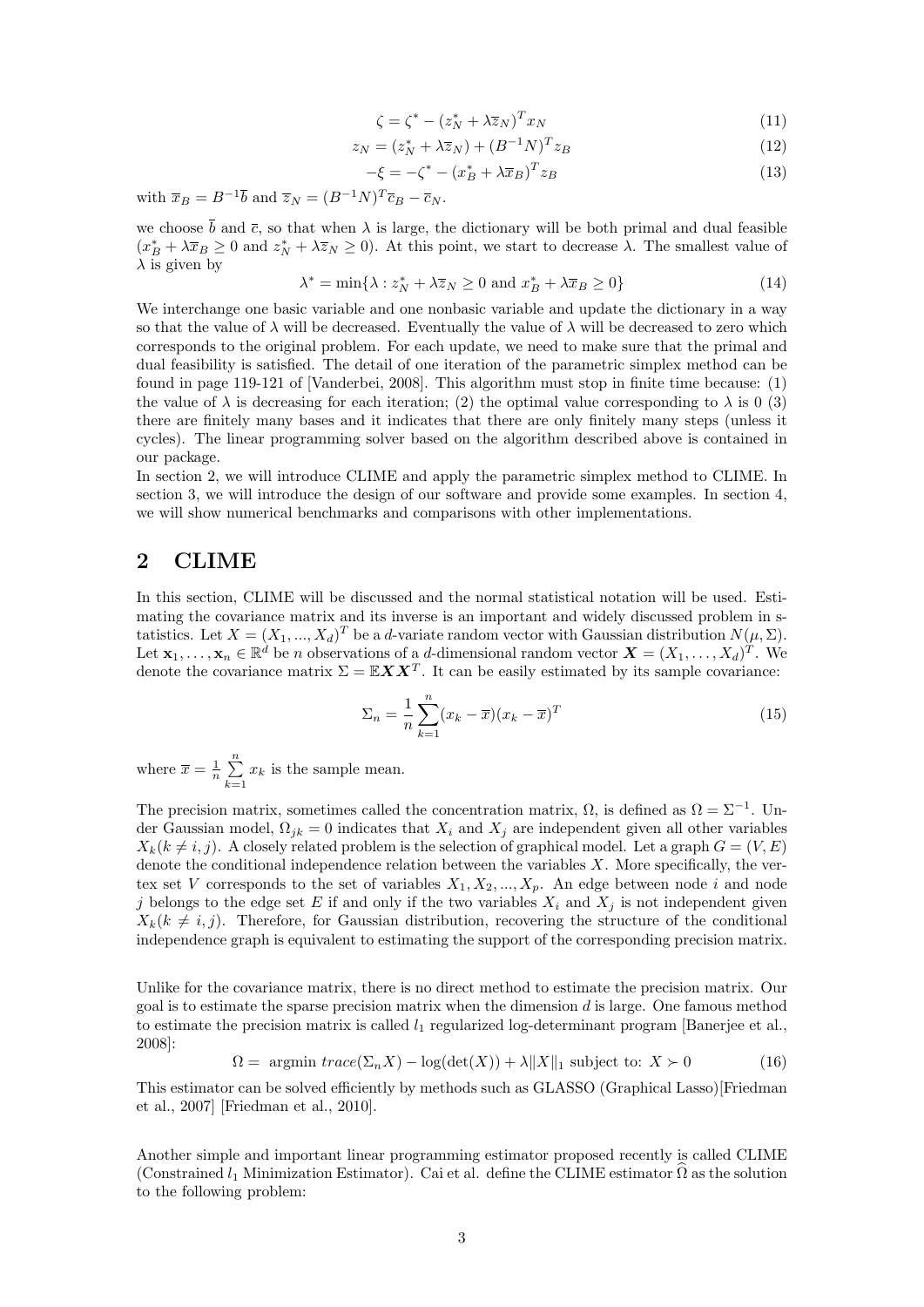$$
\min \|\Omega\|_1 \quad \text{subject to: } |\Sigma_n \Omega - I_d|_{max} \le \lambda, \quad \Omega \in \mathbb{R}^{d \times d} \tag{17}
$$

where  $\lambda$  is defined as a tuning parameter,  $\Sigma_n$  is the sample covariance matrix and  $I_d$  is the d-dimensional identity matrix. This minimization problem can be further decomposed into d smaller problems by simply recovering the precision matrix column by column:

$$
\min \|\boldsymbol{\beta}\|_1 \quad \text{subject to: } |\Sigma_n \boldsymbol{\beta} - e_i|_{\infty} \le \lambda \quad \boldsymbol{\beta} \in \mathbb{R}^d \tag{18}
$$

where  $||\boldsymbol{\beta}||_1 = \sum_{j=1}^d |\beta_j|$  and  $e_i \in \mathbb{R}^d$  is the *i*-th unit vector.

Of course, the estimator we obtain by solving these series of linear programming problems are not symmetric, but we can simply take the smaller value of  $\hat{\Omega}_{ii}$  and  $\hat{\Omega}_{ii}$  as the value chosen by the estimator. The result can be shown to be positive definite with high probability. The error between the estimator  $\hat{\Omega}$  and  $\Omega$  satisfies  $\|\hat{\Omega} - \Omega\|_2 = O_p(s\sqrt{\log(d)/n})$  and  $|\hat{\Omega} - \Omega|_{\infty} =$  $O_p(\sqrt{\log(d)/n})$ , where s denotes the sparsity of the precision matrix. Moreover, it has been shown numerically that CLIME method uniformly outperforms GLASSO [Cai et al.]. This is the reason why CLIME is very important and useful, although GLASSO and many other maximum likelihood methods are faster compared with linear programming appraoch.

Now we are ready to apply the parametric simplex method to solve CLIME. By setting  $\beta =$  $\beta^+ - \beta^-$  and  $\|\beta\|_1 = \beta^+ + \beta^-$  and let  $\beta^+ \geq 0$   $\beta^- \geq 0$ , and one of  $\beta^+$ ,  $\beta^-$  be 0, equation (18) of CLIME can be written in the following form:

$$
\min \beta^+ + \beta^- \quad \text{subject to:} \begin{pmatrix} \Sigma_n & -\Sigma_n \\ -\Sigma_n & \Sigma_n \end{pmatrix} \begin{pmatrix} \beta^+ \\ \beta^- \end{pmatrix} \le \begin{pmatrix} \lambda + e_i \\ \lambda - e_i \end{pmatrix} \tag{19}
$$

Equation (19) is clearly an initial setup of a parametric simplex problem. Comparing it with (9), we have the following identifications:

$$
A=\begin{pmatrix} \Sigma_n & -\Sigma_n \\ -\Sigma_n & \Sigma_n \end{pmatrix} \quad b=\begin{pmatrix} e_i \\ -e_i \end{pmatrix} \quad c=\begin{pmatrix} -1 \\ \vdots \\ -1 \end{pmatrix} \quad \overline{c}=0 \quad \overline{b}=\begin{pmatrix} 1 \\ \vdots \\ 1 \end{pmatrix}
$$

By constructing this setup and plugging the problem into our parametric simple linear programming solver, we are able to recover the full piecewise-linear regularization path in a relatively short time.

### 3 Design, Implementation and Examples

The package fastclime consists of two major parts: a pair of linear programming solvers and a series of functions used to estimate precision matrix: data generator, graph estimation, graph visualization.

For the data generate part, the function fastclime.generator() is able to generate multivariate Gaussian data with different graph structures.

fastclime is the main function used to estimate the graph. It takes three parameters. The first parameter can be either a data matrix or a sample covariance matrix. The second parameter is the smallest value of  $\lambda$  the user would like the solver to explorer. The third parameter is the designed iteration numbers required for each column (the length of the solution path). The function estimates the precision matrix column by column, and stops when either the smallest value of  $\lambda$  has been reached at each column or the maximum designed iteration number has been reached. The estimator is based on a parametric simplex linear programming solver written in C. In order to maintain the speed of the program, the default path length is set to be 50. The user must be very careful when asking for a large solution path when the dimension  $d$  is large. This estimator is designed to take advantage of the parametric simplex method to recover sparse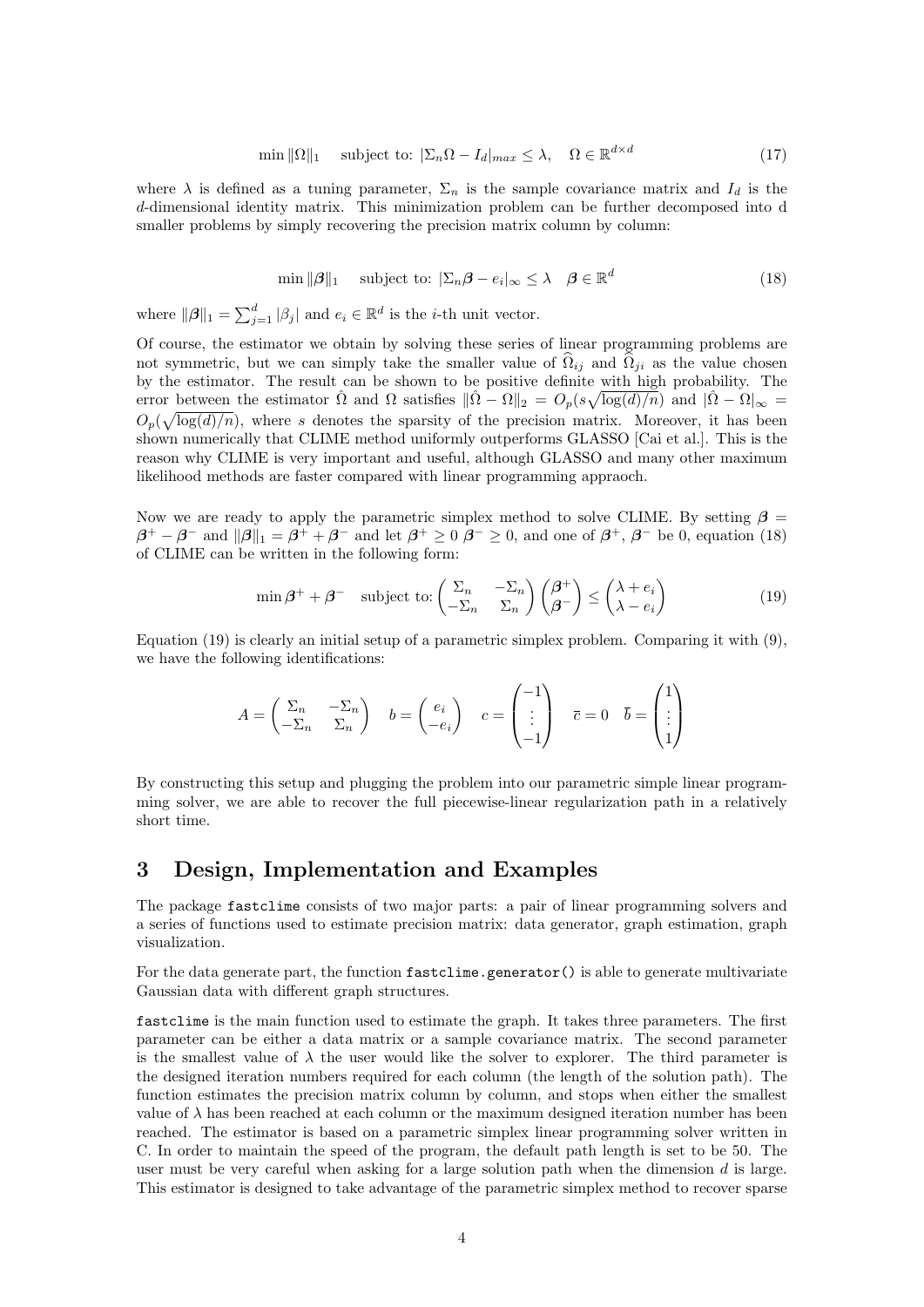precision matrix only. When the precision matrix is not sparse, it will take a long time to recover and the result it not that meaningful.

The output object of the main function has several components. The list of precision matrices is stored in *icovlist. lambdamtx* includes the full path information for every column, with zero filled in when the function finds the required minimum value of  $\lambda$  in that column. maxnlambda is the length of the solution path. If the functions finds the required minimum value of  $\lambda$  in less than nlambda iterations for all columns, then the actual maximum length for all columns will be returned; otherwise it equals the input nlambda.

fastclime.lambda is the selector function in this package. It selects the precision matrix and solution path for a given parameter  $\lambda$ . The first two inputs take the output from fastclime directly: *icovlist* and *lambdamtx*. The third parameter is user specified parameter *lambda*. The function is able to estimate the precision matrices corresponding to all  $\lambda$  values ranging from 1 to lambda.min, as long as a large nlambda is used fastclime.

The plotting functions fastclime.plot() provides a method to plot the undirected graph at each path. Please note only the adjacency matrix is allowed for this function. We illustrate the user interface by two examples. The first one is based on the data generated by fastclime.generator(),





Figure 1: The solution path and the ROC curve of the first example

In this example, we first generate 200 samples from a 50-dimensional Gaussian distribution with hub structure. All information, such as the true covariance matrix, the sample covariance matrix, the true precision matrix and the adjacency matrix are stored in object  $\tilde{L}$ . We try to estimate the inverse covariance matrix by fastclime, and we assume the sparsity level is about 0.1, which is the default value. The estimator we obtain is stored in an object called out. We observe the result has a path length of 14. The ROC curve and the solution path is shown in Figure 1(a) and Figure 1(b), respectively. As shown in Figure 1(a), this method gives a almost perfect ROC curve. The true sparsity level is 0.06. After three iterations, it recovers all the tree correlation between the variables. The user has to be aware that as the path length increases, it is likely to obtain additional undirected edges in the graph, as shown in Figure 2(c).

The second example is based on some stock market data which is contained in the package. The data contains stock price from S&P 500 during the period between Jan 1st, 2003 and Jan 1st, 2008. It gives 1258 samples (n) from 452 stocks (d). We give a approximate sparsity ratio to be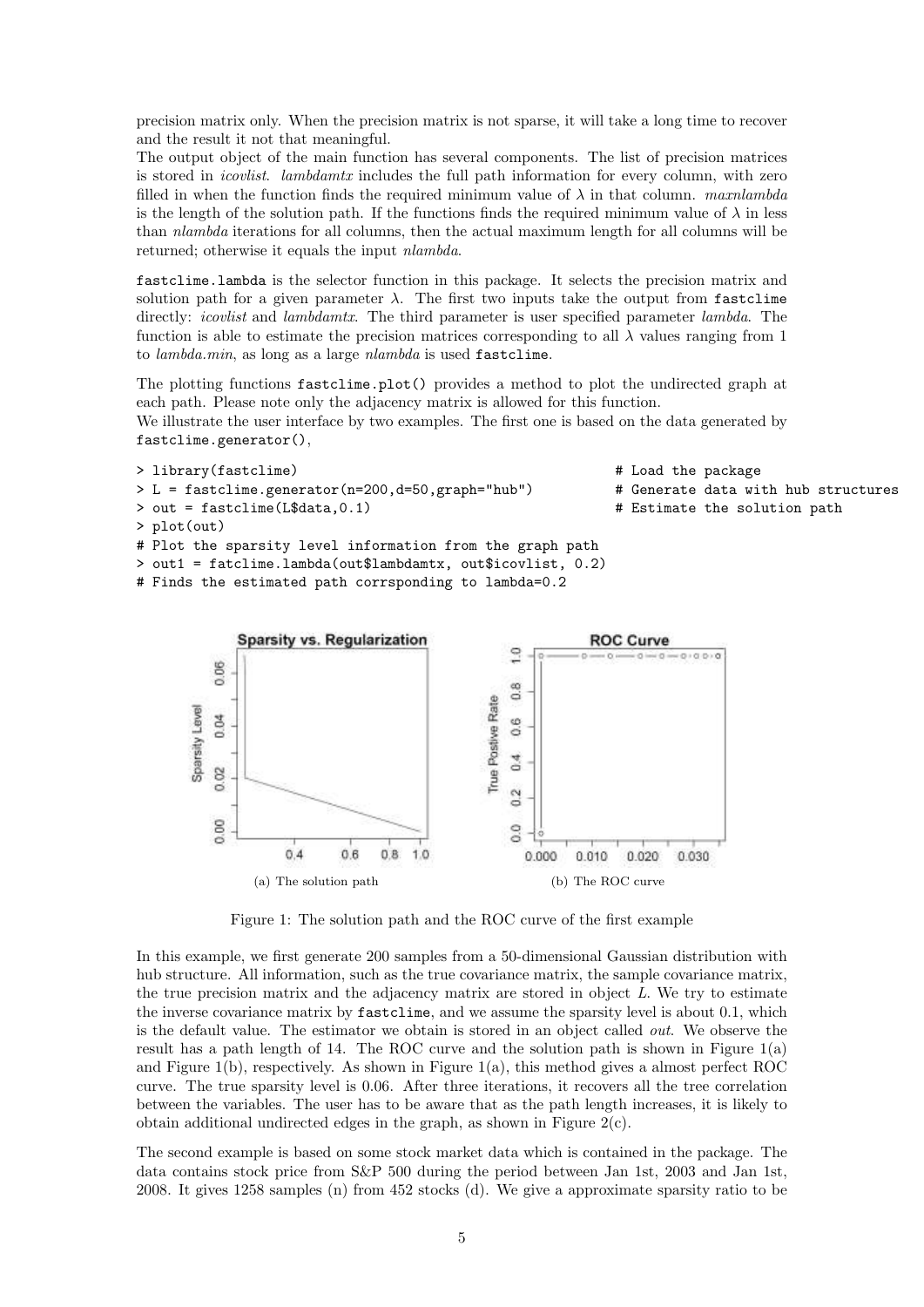

(a) Truth (b) Graph obtained in 3 iterations (c) Graph obtained in 4 iterations

Figure 2: Graphs estimated by fastclime

0.05. The program automatically calculate the solution path. We reach the sparsity level 0.05 after 30 iterations. The solution path for the first column is shown in Figure 3, and a few example of estimated graphs with corresponding sparsity level labeled are shown in Figure 4.

```
> data(stockdata) #Load the stock data<br>> Y = log(stockdata$data[2:1258.]/stockdata$data[1:1257.]) #Preprocessing
> Y = \log(\text{stockdata$data[2:1258.]/stockdata$data[1:1257.])}> out = fastclime(Y,0.06) #Estimate the graph
> plot(out)
> out1 = fastclime.lambda(out$lambdamtx, out$icovlist, 0.08)
> fastclime.plot(out1$path)
```


## **Sparsity vs. Regularization**

Figure 3: The solution path of the stock data

The linear programming solver function fastlp() is used to solve a general linear programming problem in standard inequality form (1). If the original problem is not in this form, the user has to convert it into this form. For example, if the original problem has an equation, then this equation can be separated into two inequalities. If the original variables are not nonnegative, then the trick mentioned in last section to derive (19) can be used to make sure the variables be nonnegative.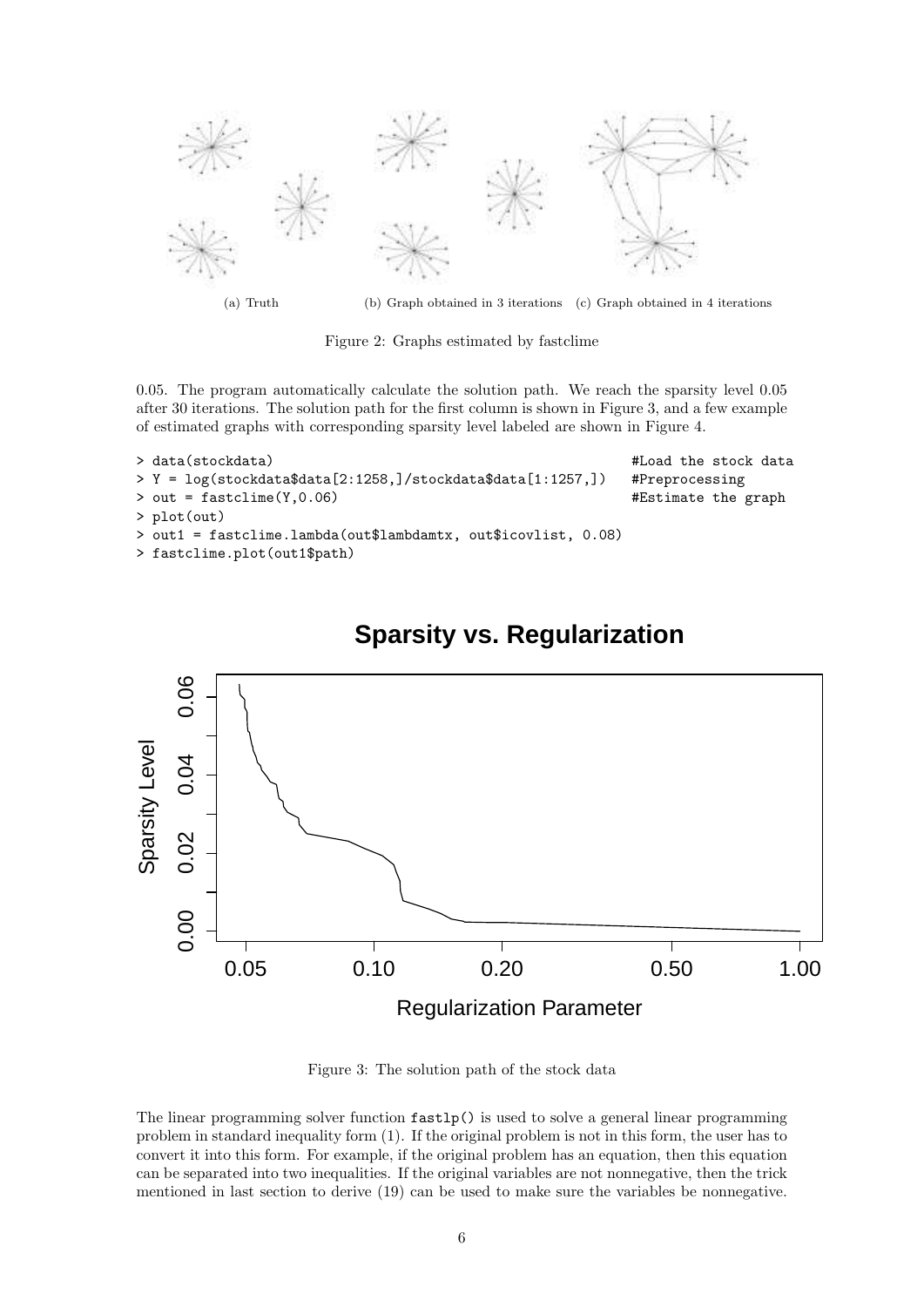

Figure 4: Graphs estimated by fastclime based on the stock data

 $fastlp()$  has four parameters. The first three are the objective vector (length  $n$ ), the constraint matrix (dimension  $m \times n$ ) and the right hand side vector (length m). The last parameter lambda is used to specify the stopping criteria of the linear programming solver. Whenever the calculated parameter in the solver is smaller than this value, the program will stop at that point. The default value of the lambda is zero, which corresponds to the optimal value of the LP problem. The function will also indicate if the input problem is unbounded or infeasible. Another linear programming solver function paralp() is used to solve a parameterized LP problem in form (9). Notice the perturbation vectors must be nonnegative. Here is some examples: we generate a random feasible LP problem and solves it, then we give a simple LP examples in form (9) and solves it.

```
> n=100
> A=matrix(mvrnorm(n^2,0, 1),nrow=n)
> x=runif(n, min = 0, max = 5)
> y=runif(n, min = 0, max = 5)
> w=runif(n, min = 0, max = 5)
> z=runif(n, min = 0, max = 5)
> b=A%*%x+w
> c=t(A)%*%y-z
> out1<-fastlp(c,A,b)
> c < -c(1, 2, 1, 1)> b < -c(8, 12, 18)> A<-matrix(c(2,2,3,1,2,1,5,0,2,1,4,0),nrow=4)
> b_bar < -(1,1,1)> c_{bar} < (1,1)> opt2<-paralp(c,A,b,c_bar,b_bar)
```
## 4 Performance Benchmark

Since CLIME has many advantages over maximum likelihood estimator (MLE), we focus on the comparison between packages based on CLIME method. We evaluate the timing performance of our package with comparison to the packages flare and clime while estimating the precision matrix. flare [Li et al., 2012] uses Alternating Direction Method of Multiplier (ADMM) as the method to evaluate CLIME and clime solves a series of LP problems for different values of  $\lambda$ . We simulate the data from several multivariate normal distributions. We fix the sample size  $n$  to be 200 and vary the data dimension  $d$  from 50 to 800. We generate our data by fastclime.generator, without any particular data structure.

The error tolerance (primal and dual gap) used for clime and fastclime is  $1 \times 10^{-5}$  and the error tolerance (differences between iterations) used for flare is also 1 × 10<sup>−</sup><sup>5</sup> . Our package calculates its own  $\lambda$  sequences while solving the LP only once, the  $\lambda$  sequence is stored in the output. These  $\lambda$  sequences used for the other two methods are all the default sequences from the packages. The  $\lambda$  sequence used by clime is of length 100 from 0.8 to 100 and the sequence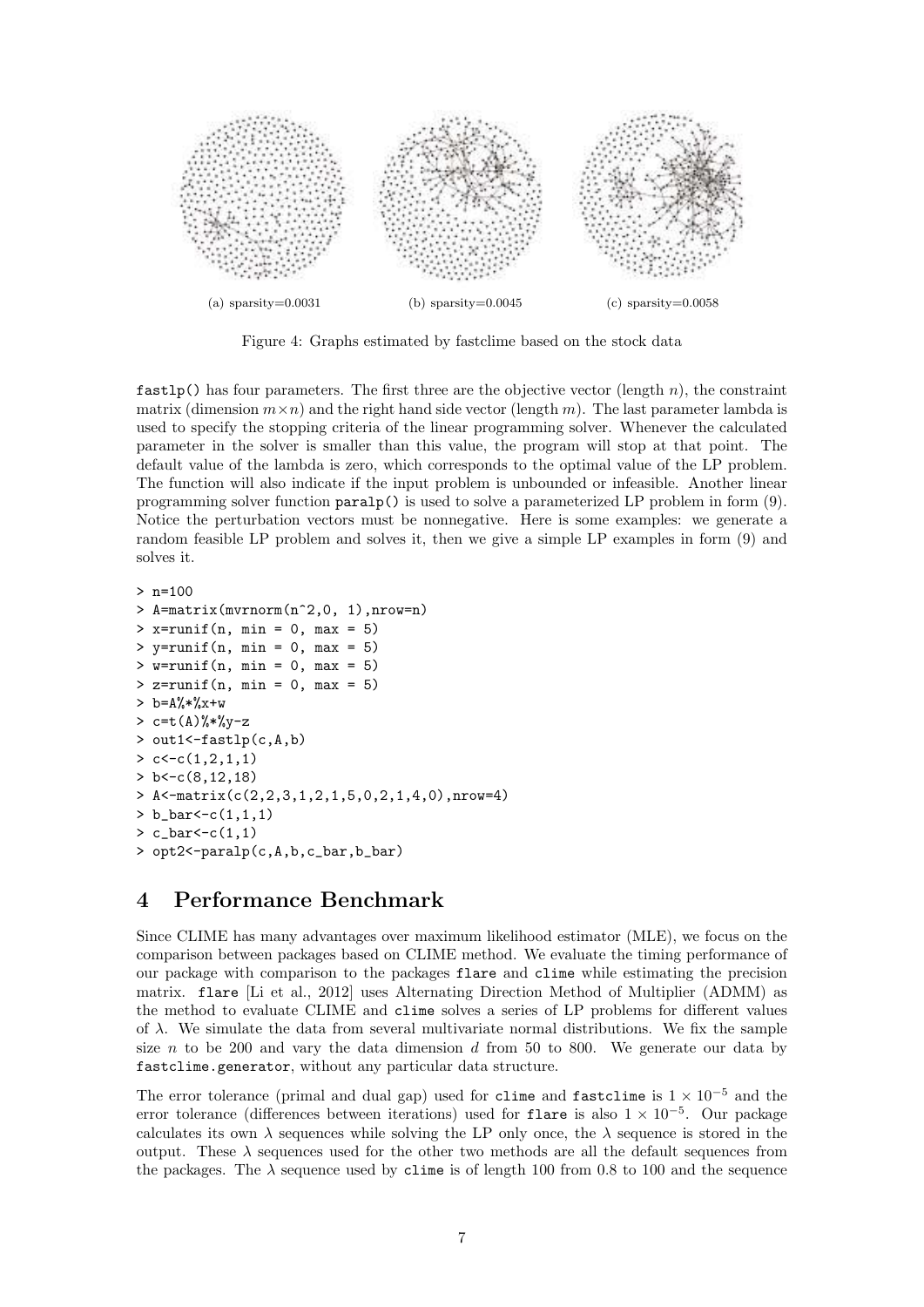used by flare is of length 10 from  $0.5\lambda_{\text{max}}$  to  $\lambda_{\text{max}}$ . The default value of  $\lambda_{\text{max}}$  is the minimum regularization parameter, which yields an all-zero off-diagonal estimates.

As can be seen from Table 1, fastclime performance significantly faster than clime when d is 50 or 100. When d is large, we are not able to obtain results directly from clime in one hour. We also notice that, in most cases, fastclime performances better than flare, and it has a smaller deviation compared with flare. The units are in seconds and all experiments are carried on a PC with Intel Core i5-3320 2.6GHz processor and the R used is 2.15.0.

| solve     | $d = 50$      | $d = 100$     | $d = 200$     | $d = 400$      | $p = 800$        |
|-----------|---------------|---------------|---------------|----------------|------------------|
| clime     | 103.52(9.11)  | 937.37(6.77)  | N/A           | N/A            | N/A              |
| flare     | 0.632(0.335)  | 1.886(0.755)  | 10.770(0.184) | 74.106(33.940) | 763.632(135.724) |
| fastclime | 0.248(0.0148) | 0.928(0.0268) | 9.928(3.702)  | 53.038(1.488)  | 386.880(58.210)  |

Table 1: Average Timing Performance of Three Solvers

### 5 Conclusions

We developed a new package named fastclime for generic and parameterized linear programming problems as well as conditional independence graph estimation and precision matrix recovery. The package is based on CLIME and the parametric simplex method. Compared with the existing package clime, it has many additional features: it is much faster and it can recover the full piece-wise linear regularization solution path. We hope the CRAN community could benefit from our contributions. We plan to maintain and support this package in the future.